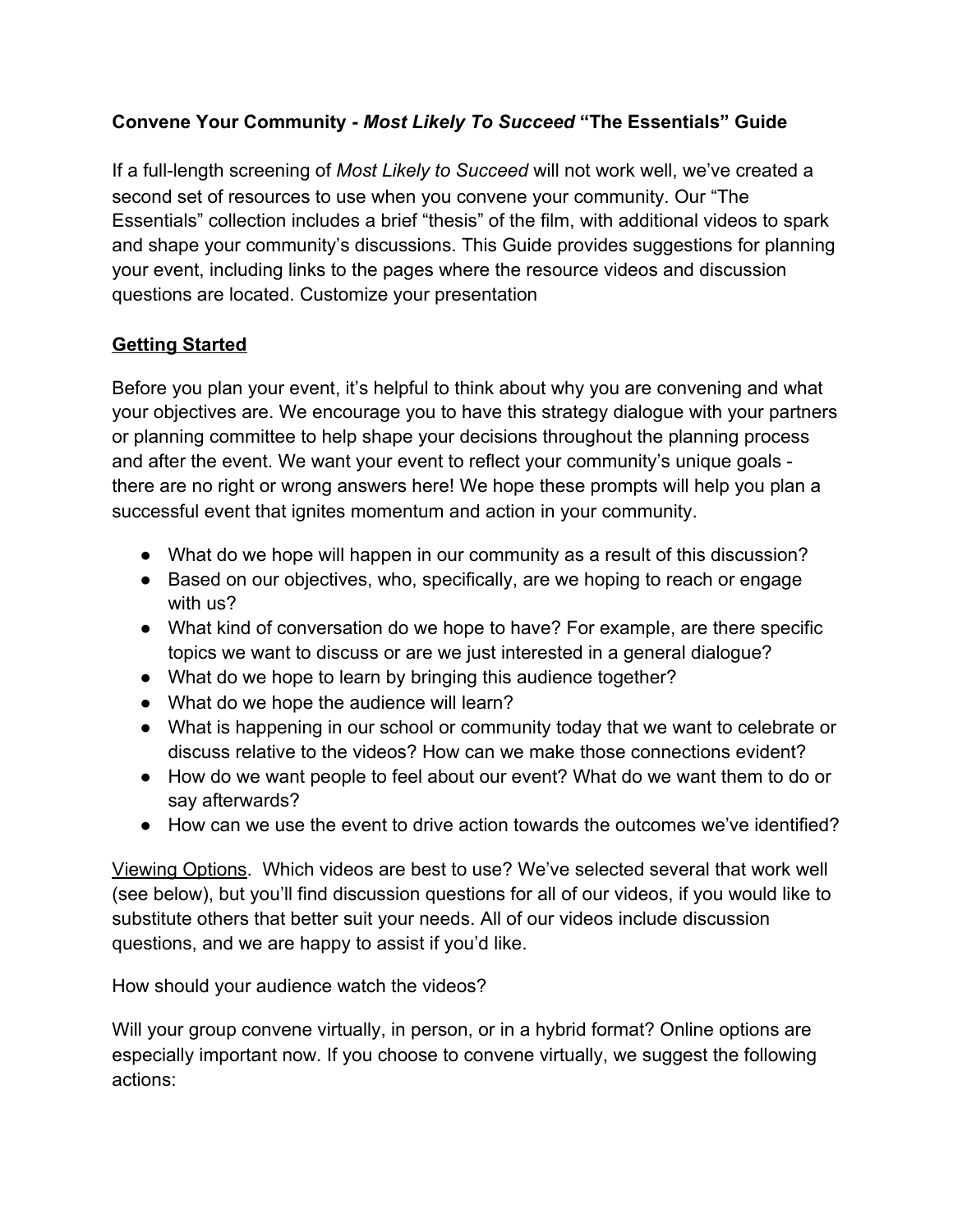- 1. The moderator(s) choose which video(s) the group will discuss. You can choose either a video (see below for suggestions) or a full playlist surrounding a topic.
- 2. Have your group watch the video(s) individually on their own schedule.
- 3. Participants write down whatever sparked their curiosity or anything they have questions on.
- 4. Schedule a zoom (or other video conferencing) meeting and discuss the video(s) virtually.

Watching it in this way allows each person to fully absorb the video(s) on their own and then come together for a lively discussion about the material.

Consider the timing of the event, as well. After school hours generally increase attendance for in-person events, but if you have chosen a smaller group (students and teachers, for example), it might be easier to meet during school hours. Asynchronous online viewing with a group Zoom discussion later provides maximum flexibility for attendees, and school systems have used this approach successfully during the pandemic.

Discussion formats: Three general discussion models work well:

- A traditional Q&A
- A formal panel discussion featuring local education leaders
- An interactive working discussion, where there is a guiding topic and some generative dialogue resulting in a next step or action (Discussion formats should be considered in relationship to your strategy and target audience, but this option is our favorite!)
	- Note: If possible, you may want to break up into smaller groups (or Zoom breakout rooms) to facilitate discussion and idea generation
	- You can blend or improvise around these formats, but anything that engages the voices of your participants is likely to be more successful on all fronts.

Publicity: How you publicize your event will depend on your audience. Events open to the entire community should utilize school mailing lists, advertisements in local papers, school website and social media announcements, press releases, etc. The time you spend publicizing your event will impact the size and composition of your audience and the usefulness of the resulting discussion.

Tips for Facilitating and Managing Dialogue. As a facilitator, you should aim to establish common objectives, create a climate of collaboration, and provide the structure, guidance and content to make your discussion effective.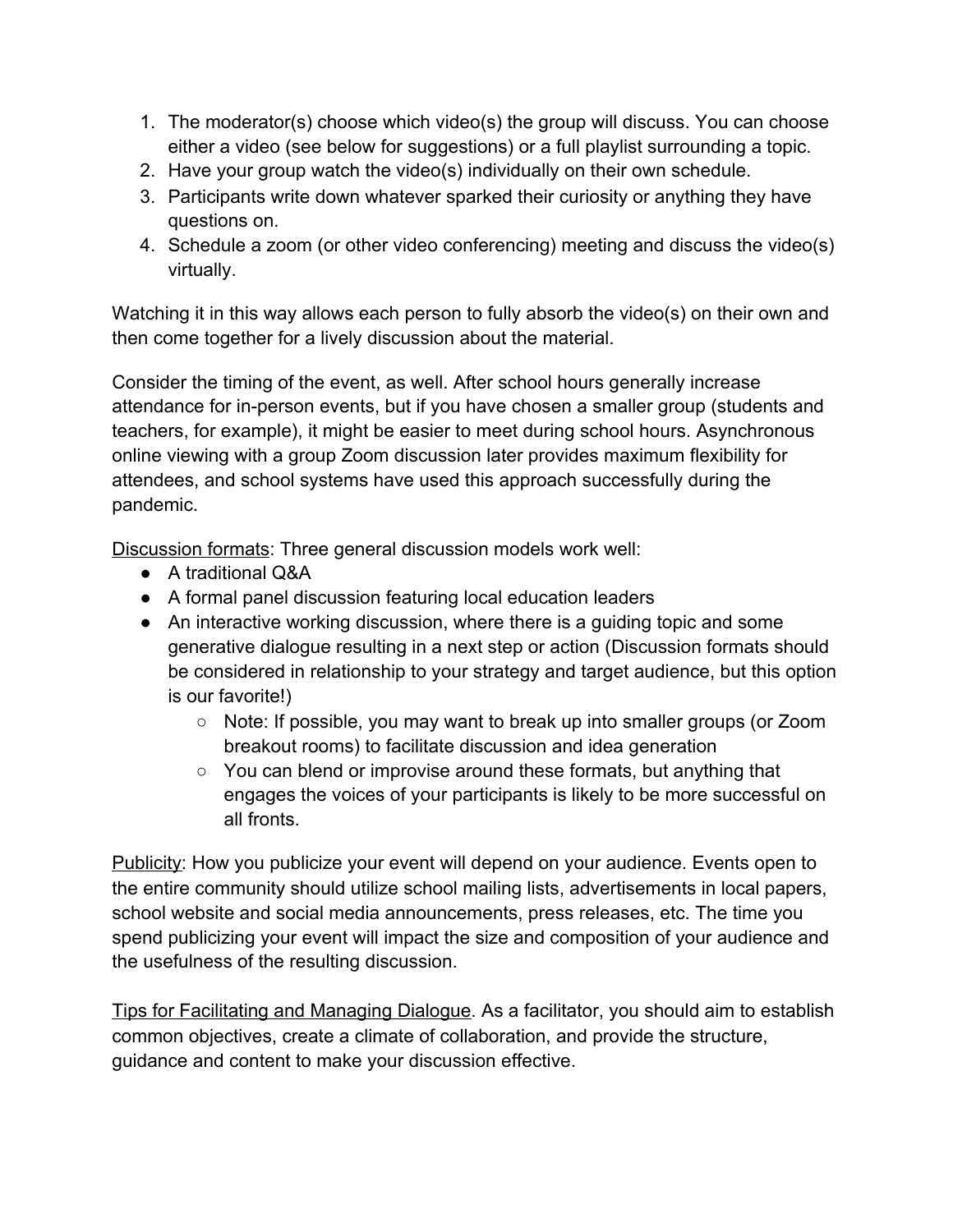#### Key Facilitator Responsibilities:

- Designing, introducing, and enforcing discussion structure and norms
- Calling on people to share input or questions
- Challenging assumptions
- Summarizing content
- Insisting on closure and action/follow up

#### **Facilitation Tips:**

- Create buzz and generate excitement! Conversation can begin the minute people arrive. Signal to your audience that their voice matters by greeting them with an invitation to participate in the conversation following the videos. Invite students to volunteer as greeters to personally welcome audience members. Distribute written materials to give your guests some context and a platform to actively engage with the videos' ideas.
- Appoint a note-taker/timekeeper to record key insights and keep everyone on track.
- Employ active and reflective listening. Continuously paraphrase and reframe the conversation in order to clarify thought processes and make sure you understand what is said. For example, use phrases such as: "What I'm hearing you say is..." or "Do I understand you correctly that…"
- Ask open-ended questions, which result in answers that are analytical and exploratory, and where ambiguity, diversity and multiple factors can be included. A closed ended question results in a simple answer of "Yes/No" or just a factual response (Do you like the idea of project-based learning?). An open-ended question is broader in its quest: "In what ways could project-based learning play a bigger role in your classroom or school?" is an example.
- For any big, vital question, ask everyone to take a minute or two initially to write down their thoughts. Then open up to discussion and solicit everyone's input.
- Anticipate the "tough to talk about" issues and make sure you create pathways to get those items on the table. Humor is a great tool!
- Get everyone involved with a body poll: How many of you are (parents, teachers, students?) Who in the room has…? How many of you are…?
- Don't be afraid to quickly and politely cut off a line of discussion that is off topic. One tip is to honor the speaker by assigning it to "the parking lot" - documenting it for later discussion.

Introducing the Videos: A session like this is a special event and a warm welcome is appropriate. This is a moment for the hosts to introduce themselves and briefly express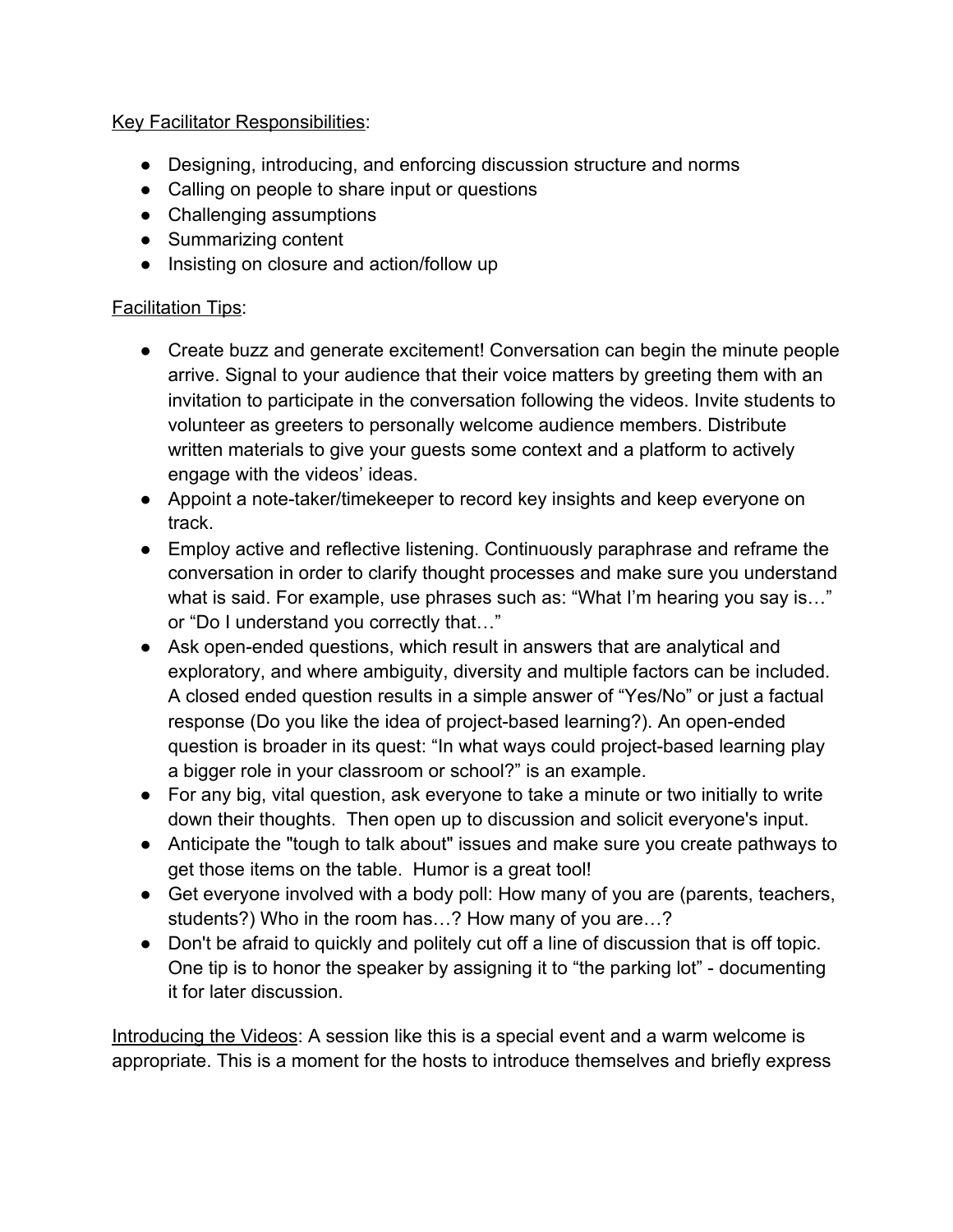why they organized the event. It's also your chance to urge people to join in dialogue. A few tips to consider:

- Keep it short! This is critical people are eager to begin and you want to stay on track. We suggest keeping your welcome to no more than 5 minutes.
- Let people know what comes next:
	- Why do you need and want them to participate in discussion?
	- Will there be a panel or special guests?
	- How will you conduct Q&A?
- Be clear about time expectations, for example: We'll have YYY minutes of dialogue after each video clip, followed by a final Q&A lasting ZZZ minutes.
- Encourage your audience to reflect and take notes while watching the videos.

# *Sample Script:*

*Good evening everyone. Thank you all for taking time to join us for this community discussion. My name is XXX and together with YYY we hope tonight will be an opportunity to talk about what matters most for our students and how we support learning in our community. We'll be showing several short videos, and each will be followed by a brief discussion. We'll conclude with /an interactive session to discuss key ideas in the videos/a Q&A with ZZZ/a panel conversation with ZZZ). As you watch the videos, please reflect and take notes for the discussion.*

*Our gathering will conclude at xxPM*

## **"The Essentials" Videos with Video-Specific Discussion Questions:**

- 1. [MLTS Thesis Video](https://vimeo.com/135611275)
- 2. [Sir Ken Robinson's "Do Schools Kill Creativity?](https://innovationplaylist.teddintersmith.com/do-schools-kill-creativity/)"
- 3. [The Future of Work](https://innovationplaylist.teddintersmith.com/the-future-of-work/)
- 4. [Essential Skills and Mindsets](https://innovationplaylist.teddintersmith.com/essential-skills-mindsets/)

## **And Some General Discussion Questions:**

#### Questions for Educators:

a. Relevance, personalization and meaning are words used more and more frequently to describe high quality student learning experiences.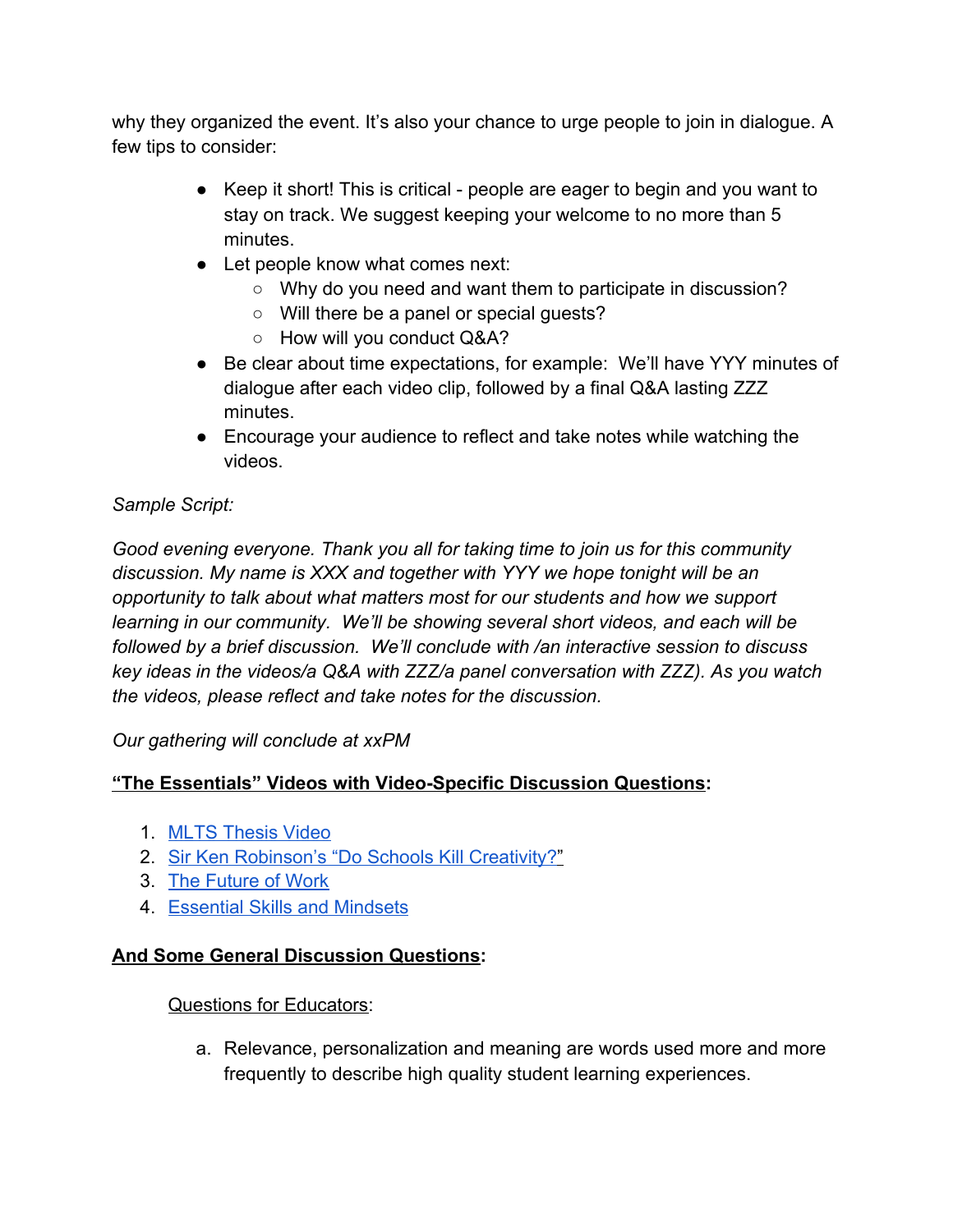- How do these words resonate with or relate to the work you do as a teacher?
- b. What is the purpose of school?
	- To what extent is preparing a student for college similar or different to preparing them for life? What are the implications of this?
	- In your opinion, what are the most important things school should prepare a student for after graduation? Why?
	- What happens in school now that supports this vision?
	- How do you, as a teacher, want to do this work?
- c. As technology continues to change how we live and work, what do we need to learn?
	- What skills and content knowledge do you think are most useful for your students to acquire?
	- What are the implications for teaching?
	- How do we align teaching and assessment to these outcomes today?
- d. What in your experience as an educator has had the greatest impact on students?
	- $\bullet$  Discuss what you do  $-$  lessons, discussions, projects, etc.  $-$  that, in your eyes, most benefits students' learning experiences.
	- What would you stop doing?
	- What would you like to learn to do?
- e. How can a community support and encourage teachers to take on innovative initiatives?
	- What could our school do to be even more supportive?
	- How do you think your school community would react to something innovative that didn't go well the first time?
	- If you felt you had the support of your community, are there small innovations you'd like to introduce to your classroom? Would you commit to a few this school year?

## Questions for Students:

- a. What do your parents expect from you and your educational experience?
	- How does your school support you in meeting these expectations?
	- What would you like them to know and what would you like to change?
- b. How do teachers and your school learn about your experience as a student?
	- What would you like them to learn or understand?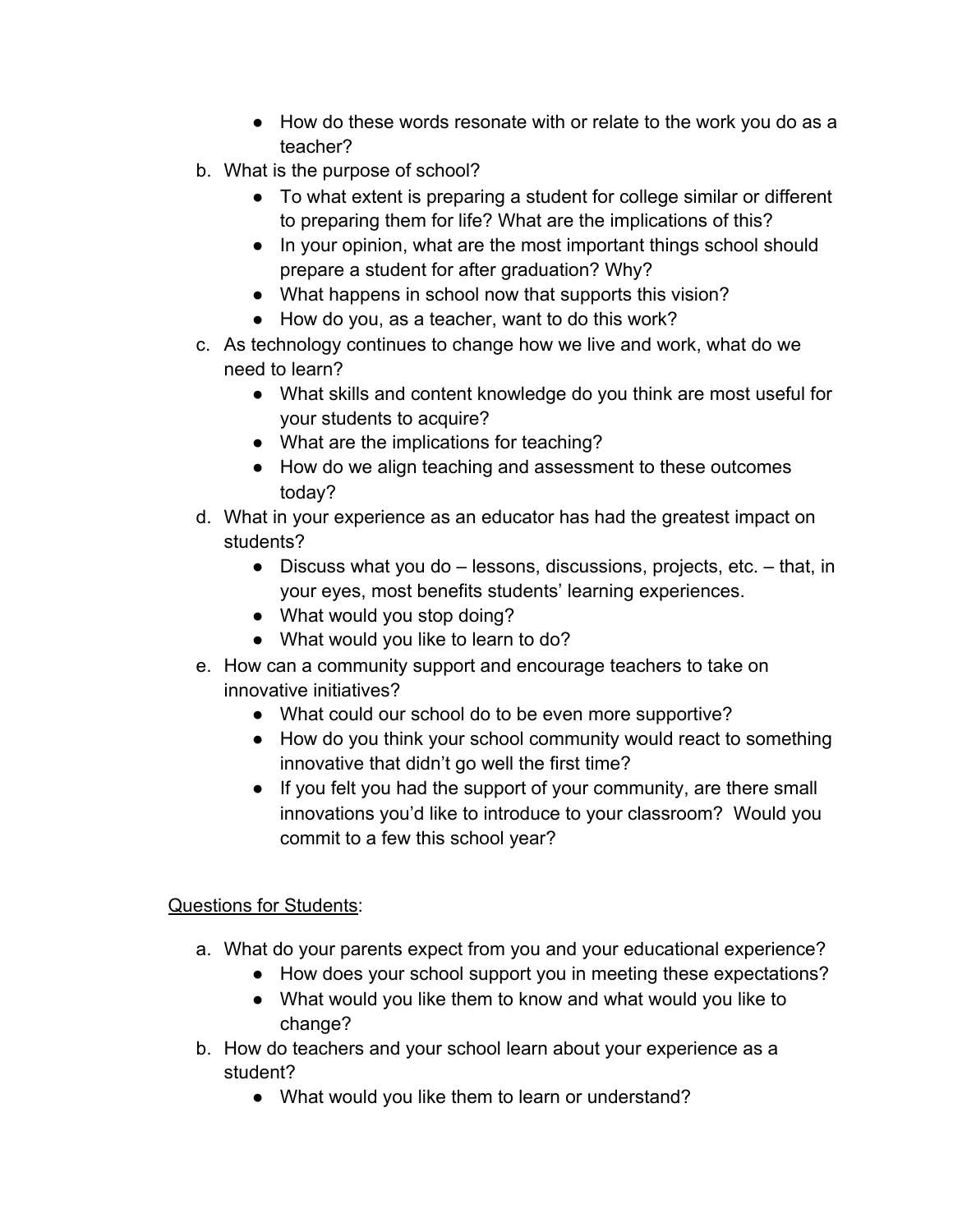- What would you like to learn that is not available to you now? Discuss.
- c. When do you believe you are learning at your best in school?
	- What are those experiences like?
- d. What makes learning successful at school for you now?
	- What could be different?
	- What would you like to see stop or start happening?
- e. Lilian Hsu, a graduate student at the High Tech High Graduate School of Education, designed ["The Incarceration Project"](http://lillianportfolio.kaye.to/DP/Teaching_Portfolio.html), a project for her senior English students involving several different subject areas and types of study. Her students analyzed a play about the 1992 LA riots, interviewed a broad cross-section of community members on their views regarding incarceration, and wrote a play reflecting their learning called "We Don't See, We Hear: A Play about Incarceration." The English students collaborated with the senior art class, who designed the set, and the senior government class, who created a playbill featuring historical facts about incarceration.

This project enabled students to engage with their community and tie in their own experiences in order to analyze important events from local history.

- What do you think about projects that combine subjects like this project combined English, Art, and Government?
- What benefits or challenges do you think they would involve?
- What subjects would you choose to combine?
- f. Do you feel like your interests, heritage, and aspirations are reflected in the things you learn at school?
	- $\bullet$  If so, in what ways?
	- If not, how might you imagine this being done?
- g. If you were to design a project like this one, what locally relevant issue would yours address?

## Questions for Parents:

- a. If your child comes home from school describing an innovative new initiative, would you support your school, or be concerned?
- b. Do you think there's a trade-off for your child between building the strongest possible college application, and building the strongest possible character?
- c. Did your education adequately prepare you for the work you do now?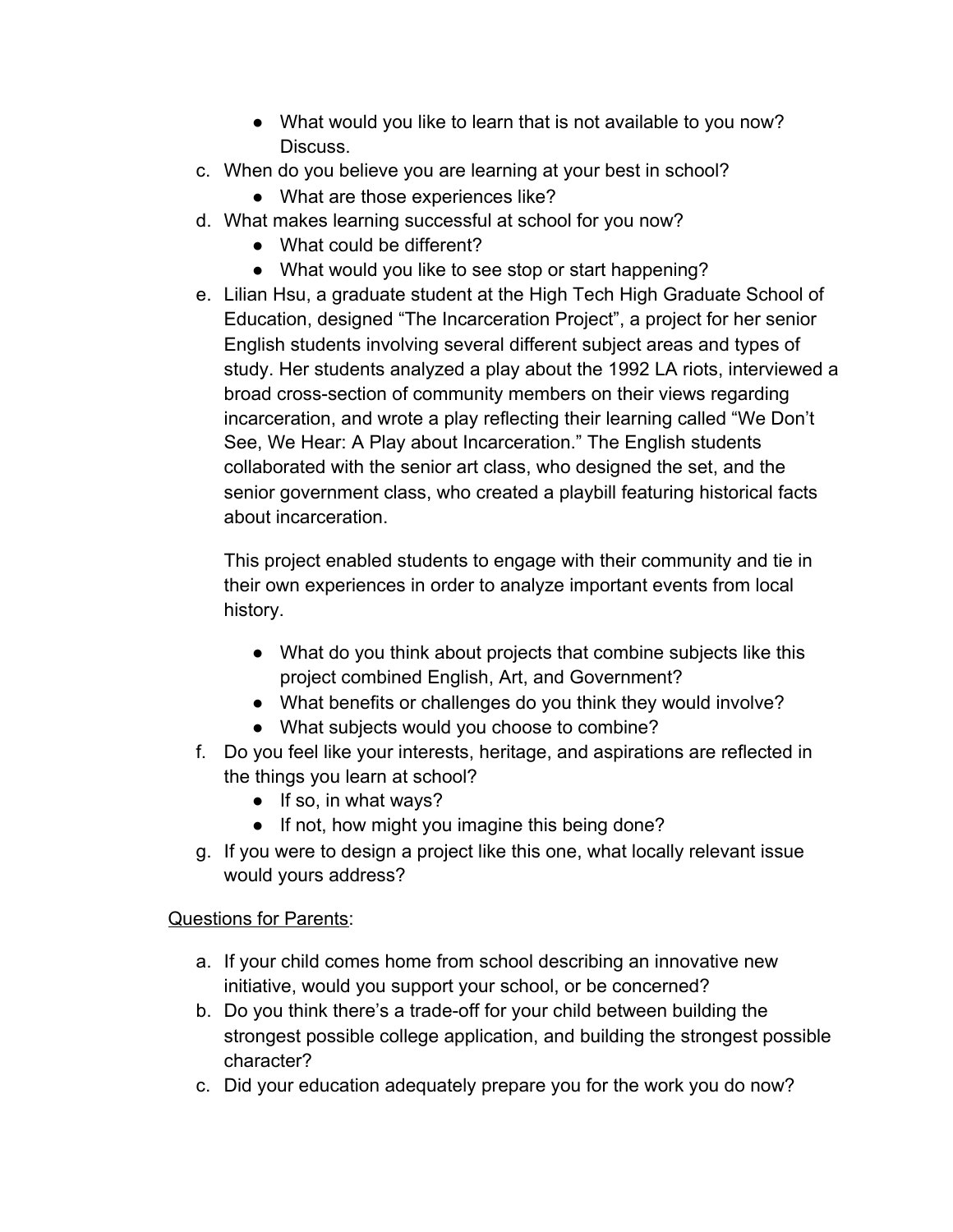- What skills do you feel were missing from your education, that you want your child to be learning today?
- d. From a parent's perspective, what learning experiences have been the most engaging and rewarding for your child?
	- What about these learning experiences makes them significant?
- e. As a parent, how do you see yourself participating in or contributing to your child's education?
	- Are there any additional actions you'd like parents in your community to start taking?

## **At the End of the Session:**

The close of your discussion is an excellent time to harness your audience's energy and announce any next steps you want them to take. We've included some suggested action steps below, but it's best to tailor these ideas to your community's schools and objectives.

We also encourage you to use this time to get feedback from your audience, which can be useful data when referencing demand for change in your community. By a show of hands (or an online polling tool), take the poll below and share your audience's results with us!

See how many of your audience members are:

- Ready For Change, Let's GO!
- Interested; Want to Learn More
- We've Got Other Things to Do

## **What's Next: Suggested Calls to Action:**

- Have a team of people identify all the amazing innovations already happening in your school or district and exhibit them in some format, like a newsletter or presentation. Each month, you can feature a different initiative and discuss the critical skills it's helping students develop. This will cultivate awareness about the great work being done in your community and serve as a foundation and inspiration for building more scalable efforts.
- Set a date and time for a follow-up discussion and invite your audience to attend. This can even be the first of an on-going series of discussions you launch in your community! Creating a space for folks to continuously share feedback and inspiration with each other can be key in fostering progress.
- Do your best to gather and solidify main points from the discussion, and present them at the closing of the event. Invite audience members to share some of